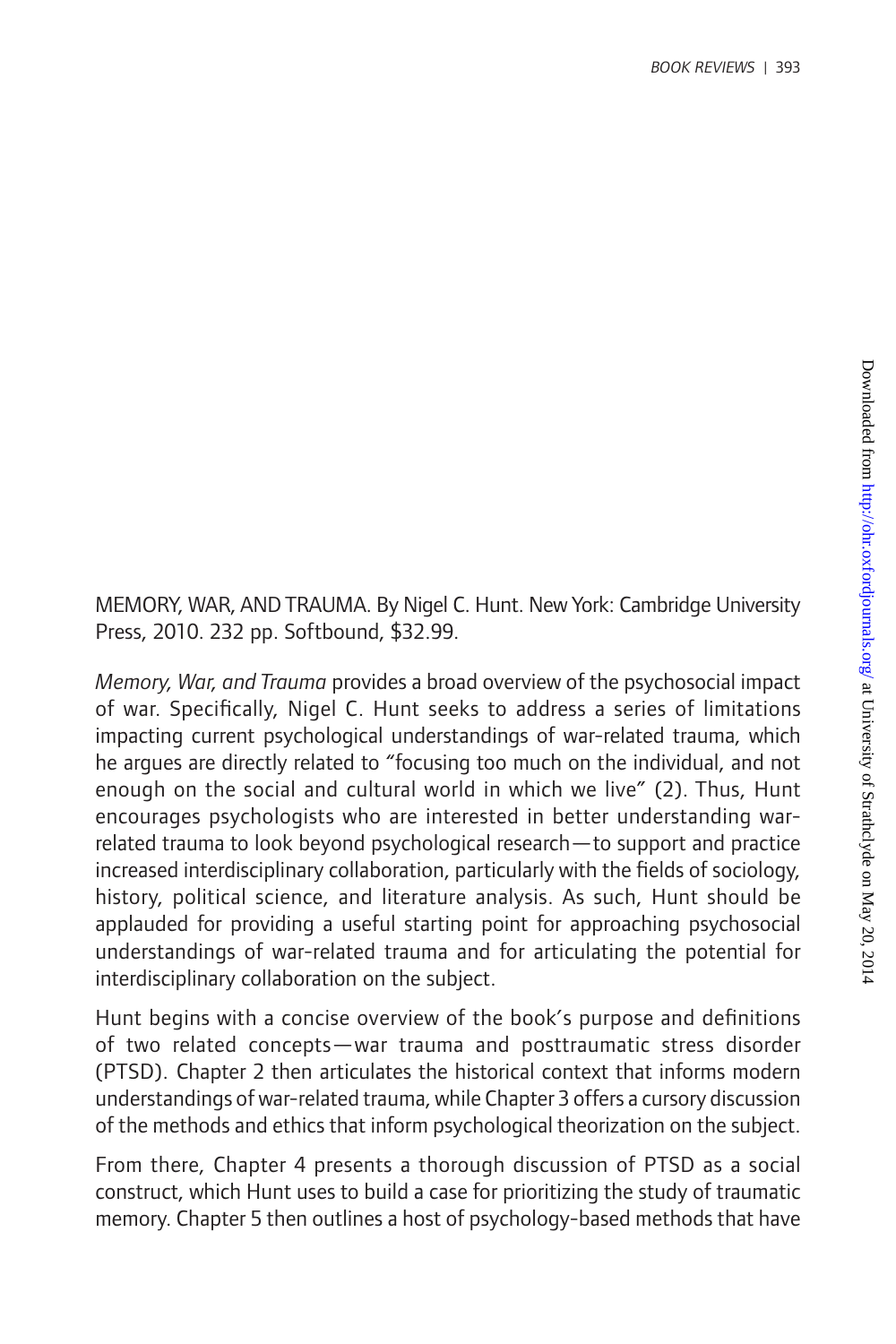informed our understanding of traumatic memory. In Chapter 6, Hunt considers the subject of posttraumatic growth, whereby people process their experiences of war and related atrocities in ways that allow them "to develop their understanding of themselves, other people and the world" (81) without necessarily causing them long-term psychological or social harm. Hunt argues that those individuals who are able to make narrative sense of their trauma will experience posttraumatic growth, while those who "lose the coherence of their life narratives" (126) will experience negative effects.

Hunt continues by exploring the relevance of memory and history for the study of war trauma—what he refers to as "the heart of the thesis in the book" (96). Chapters 7 and 8 articulate the influence that history has on an individual's psychosocial response to trauma, with emphasis placed on the relationship between history, collective memory, social discourse, and the narrative. He contends "[War trauma] arises out of a complex interaction of personal, social, cultural, historical and political forces—the relationship between the personal narrative and social discourse" (114). Chapter 9 then defends this narrative coherence model—a predominantly qualitative pursuit—from the criticisms of psychologists and related practitioners who privilege quantitative analysis.

At this point, Hunt offers several examples that demonstrate the benefits of applying the narrative coherence model to war trauma. Chapter 10 looks at the long-term effects of traumatic memory among elderly war veterans, while Chapter 11 considers the positive impact of writing for helping survivors of war trauma restore coherence to their experiences. Chapter 12 examines the interrelated practices of memorialization and commemoration and their ability to transform popular perceptions of past conflicts. In Chapter 13, by describing his tour of the battlefield at Passchendaele in Belgium, Hunt touches upon the subject of dark tourism and its ability to influence how civilians understand war. Finally, Hunt concludes his text by reiterating his main argument—that a "good understanding of memory, war and trauma requires more than psychological research" (196)—and offering suggestions toward continued interdisciplinary advancement of the narrative coherence model.

Hunt's exploration of war trauma relies primarily on secondary sources from the disciplines of psychology, sociology, history, political science, and literary criticism and his practical experience as a psychologist who works with veterans of the Second World War. His analysis of psychological approaches to war trauma is strong, as is to be expected, and provides a valuable, albeit brief, historical overview of the field—an excellent starting point for newcomers, particularly when one delves into the extensive bibliography. However, Hunt's analysis of other social scientific approaches to the study of war-related trauma is often weak and demonstrates a poor understanding of their fundamental principles.